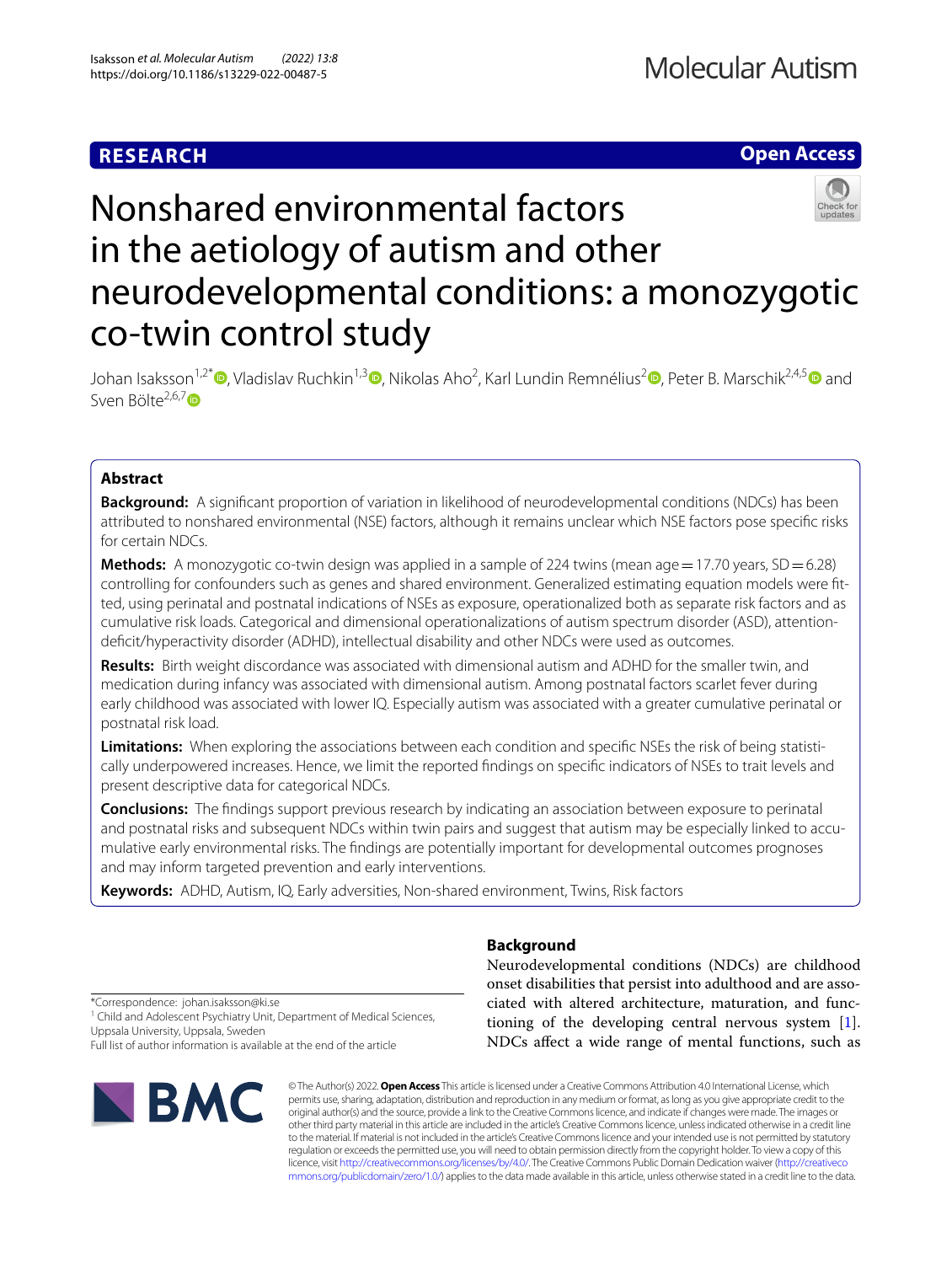attention, executive control, top-down versus bottom-up processing, speech-language and communication, motivation, motor control, learning, and social awareness [\[2](#page-9-1), [3\]](#page-9-2). In the Diagnostic and Statistical Manual of Mental Disorders 5th ed. (DSM-5) and the International Classifcation of Diseases 11th Revision (ICD-11), the umbrella concept of NDCs includes attention-defcit/hyperactivity disorder (ADHD), autism spectrum disorder (ASD), intellectual disabilities (ID), communication disorders, specifc learning disorders, and motor disorders, such as tics and developmental coordination disorder (DCD) [[4,](#page-9-3) [5\]](#page-9-4). Most NDCs are viewed as extreme manifestations of traits that are continuously distributed in the general population [\[6](#page-9-5)]. Even though diferent NDCs are associated with similar neurocognitive alterations, with an overlap of symptoms and frequent coexisting psychiatric and somatic problems, they difer with regard to their genetic vulnerabilities, clinical course, prognosis and response to treatment  $[1]$ . Therefore, the need for both grouping NDCs together while retaining diagnostic distinctions, as well as for including both categorical diagnoses and dimensional traits, has been emphasised [\[1](#page-9-0)].

NDCs are common paediatric challenges, with an estimated prevalence of 17.8% in the years 2015 to 2017 in the USA [\[7](#page-9-6)]. Although considered highly heritable, a proportion of NDC causality has been attributed to environmental factors [\[8](#page-9-7)], especially *nonshared environmental* (NSE) effects, i.e., exposures unique to different children within the same family that make them difer from each other. For example, twin–twin diferences in autistic traits are substantially infuenced by NSEs at a clinical severity level [[9\]](#page-9-8) and estimates of the NSE impact on ADHD and ASD range between 17 and  $44\%$  [ $10-12$  $10-12$ ]. Importantly, the identifcation of valid NSEs in the aetiology of NDCs might facilitate research on prevention of early adverse infuences on the developing child.

NSE, or rather indicators of NSE, include prenatal factors such as gestational hypertension and diabetes, gestational bleeding, maternal use of medication and teratogens [\[13](#page-9-11)[–16\]](#page-9-12); perinatal factors, such as breech presentation, foetal distress, preterm birth, caesarean delivery, birth complications, or birth weight [\[8](#page-9-7), [13](#page-9-11), [17\]](#page-9-13); and postnatal factors such as infections and antibiotic exposure [[18,](#page-9-14) [19\]](#page-9-15). Despite reported associations between NSE and NDCs, the evidence to support a causal relationship remains insufficient  $[16]$  $[16]$  and given the considerable overlap between diferent types of NDCs [\[1](#page-9-0)] it remains to be determined if the associations are generic to NDCs or if certain environmental factors are linked to specifc conditions. For instance, the interaction between the same NSEs with diferent genetic vulnerabilities may result in an elevated likelihood for specifc NDCs, or the association between NSEs and NDCs may be across diagnoses/

conditions, where changes in brain development may mediate the association by means of shared neurocognitive alterations.

Thus, research designs are needed that control for the broad range of familial factors (genetics and shared environmental factors) indicated in NDCs  $[17]$ . The discordant monozygotic (MZ) co-twin design which automatically controls for both genetic factors (MZ twins, also called identical, are assumed to share essentially 100% of each other's genes) and shared environment (including the prenatal environment) offers unique opportunities to investigate possible causal pathways to NDCs by focusing on the within-twin pair diferences with respect to unique environmental experiences  $[20]$  $[20]$ . There is however a shortage of studies investigating MZ twin populations that are sufficiently phenotyped for concordance and discordance with regard to NDCs. In addition, most previous twin-studies were limited by small sample size, a lack of standardized assessments, and by overly focusing on single NDC diagnoses. In spite of these limitations, some support has been found for a within pairs association between lower birth weight and ASD traits [\[21\]](#page-10-1). Similarly, within pairs, the twin with lower birthweight had a higher risk of having ADHD [\[22](#page-10-2)] and traits of ADHD [[23\]](#page-10-3). Birthweight discordance has also been associated with cognitive and verbal developmental delay [[24\]](#page-10-4) and lower IQ performance at 3 years of age [[25\]](#page-10-5) in the lower weight twin. Twin studies have also reported an association between perinatal hypoxia and respiratory distress and ASD [[26\]](#page-10-6) and DCD [\[27\]](#page-10-7). In addition, the cumulative load of early medical events has been linked to both ASD and autistic trait severity [\[28,](#page-10-8) [29](#page-10-9)].

In sum, while the general importance of NSE for NDCs is undisputed, it remains unclear which NSE factors may pose a specifc risk for a certain NDC and whether exposure to several NSEs may further increase the likelihood of a neuroatypical development. Therefore, this study utilized a MZ co-twin design in order to (1) explore if a wide range of NSE are associated with dimensional (traits) operationalizations of NDCs within twin pairs, (2) test whether diferent NDCs are associated with diferent NSE factors and (3) investigate the role of cumulative exposure to several NSE factors for categorical (diagnosis) and dimensional operationalizations of NDCs within twin pairs.

#### **Materials and methods**

#### **Sample and study design**

In this MZ co-twin study, a total of 224 participants (112 MZ same-sex twin pairs) were included (48.2% females; mean age=17.70 years,  $SD = 6.28$ , range: 8–33 years). In total, 49 participants had a diagnosis of ASD (21 females), 43 ADHD (14 females), 13 ID (5 females), 30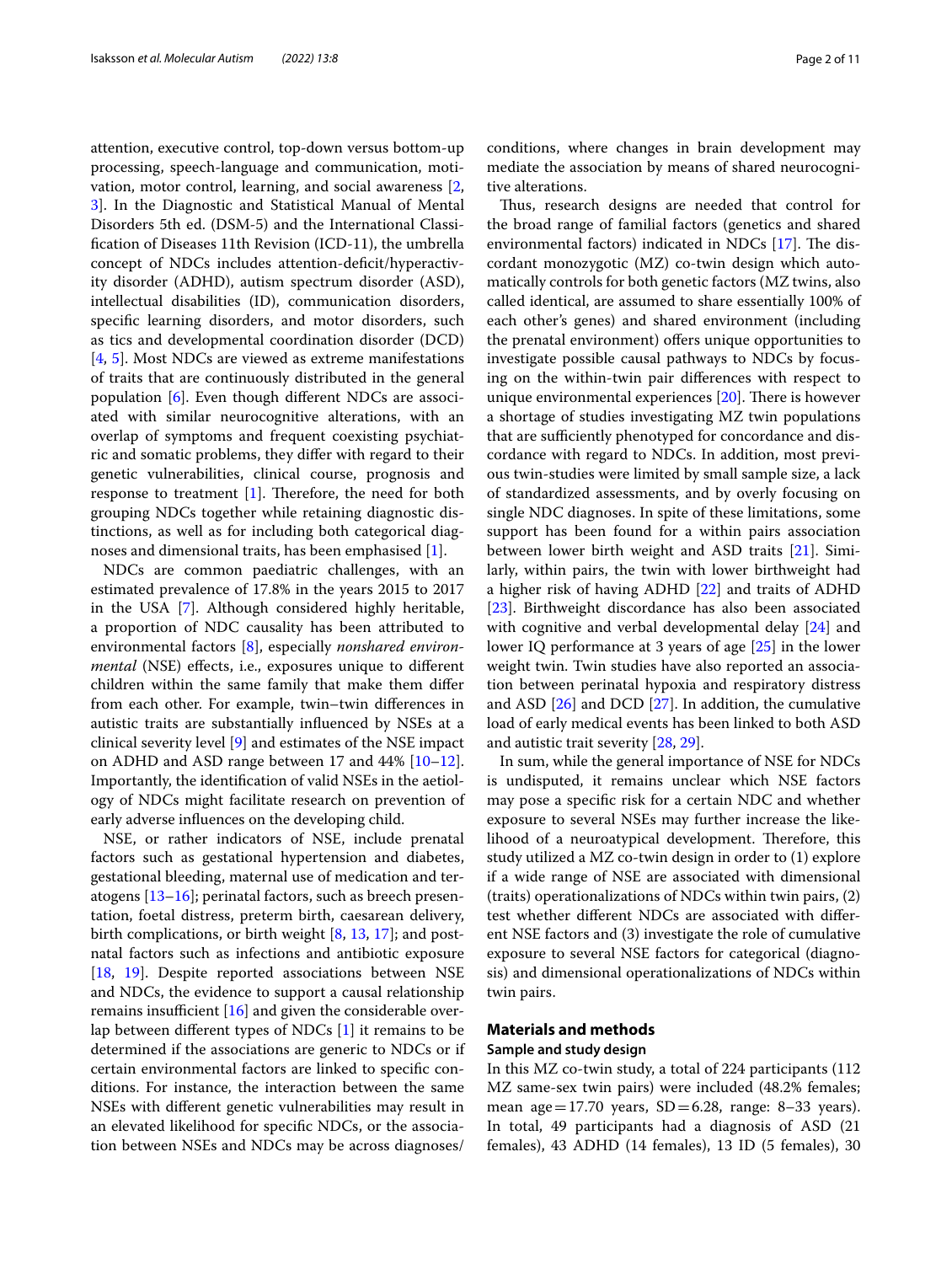other NDCs (e.g., communication disorders, specifc learning disorders or motor disorders; 8 females), and 138 typically developed (i.e., with no NDC diagnosis). Thirty-five participants had two or more NDC diagnoses and were included in more than one of the above categories. In total, 52 pairs were concordant for NDCs and 68 pairs were discordant for NDCs (note that concordant pairs may be discordant at the trait level with within-pair diferences in dimensional score points). A subsample was included in a previous publication [[28](#page-10-8)] and the present study adds to the previous research by focusing specifcally on MZ twins and by including and comparing risk factors for different types of NDCs. The sample was recruited from the Roots of Autism and ADHD Twin Study Sweden (RATSS), an ongoing study that includes twins from the population-based Child and Adolescent Twin Study in Sweden [[30](#page-10-10)] and the Young Adult Twins in Sweden Study, where one or both twins positively screened for ASD or ADHD, but also includes typically developing controls [\[31](#page-10-11)]. Included twins are comprehensively clinically phenotyped, and zygosity is determined on a panel of 48 single nucleotide polymorphisms [[32\]](#page-10-12). All background and diagnostic information, including retrospective assessment of NSE risk factors were obtained at the same time, during a diagnostic visit at the clinic and complemented by medical records. The study was approved by the National Swedish Ethical Review Board, and written and oral informed consent was obtained from all participants after the nature of the study procedure had been fully explained.

#### **Measures**

Clinical DSM-5 consensus diagnoses of NDCs were determined by a group of clinicians during the twins' 2½ day visit at a clinical research unit using medical history records, diagnostic interviews and by frst choice standardized diagnostic tools (for more detail and references please see  $[31, 33]$  $[31, 33]$  $[31, 33]$  $[31, 33]$ . These include the Schedule for Afective Disorders and Schizophrenia for School-Age Children-Present and Lifetime Version (K-SADS-PL) and the Structured Clinical Interview for DSM-IV-Axis I Disorders (SCID-I), depending on the participant's age; the Diagnostic Interview for ADHD in adults (DIVA); the Autism Diagnostic Interview—Revised (ADI-R) and the Autism Diagnostic Observation Schedule Second Edition (ADOS-2, modules 3 and 4), neuropsychological tests; and the Adaptive Behavior Assessment System-2 (ABAS-2). When DSM-IV specifc instruments were used, a translation to DSM-5 criteria was made by the team of clinicians.

The total raw score points of the parent-report version of the Social Responsiveness Scale Second Edition (SRS-2) were applied to measure autistic traits  $[34, 35]$  $[34, 35]$  $[34, 35]$  $[34, 35]$ . The

questionnaire was completed during the visit at the clinical research unit. The SRS includes 65 items on interpersonal behavior, communication, infexible, restricted, and repetitive interests and behaviors. The items are rated on a 4-point Likert-scale ranging from 0 ("not true") to 3 ("almost always true"), resulting in a total score between 0 and 195, a higher score indicating more autistic traits. Differences of  $\geq 10$  raw points have in previous research been deemed as meaningful [[34\]](#page-10-14). For this study, SRS was used as a continuous measure.

ADHD traits were measured during the visit at the clinical research unit with the DSM-oriented ADHD subscale of the parent-rated Child Behavior Checklist (CBCL) and the Adult Behavior Checklist (ABCL) depending on the participants age  $[36]$  $[36]$ . The items were rated from 0 ("not true") to 2 ("very often true"), with higher scores indicating more inattention, hyperactivity and impulsivity. The total score could range between 0 and 14 in the CBCL and 0 and 26 in the ABCL. For this study however, CBCL and ABCL score were separately standardized into a *Z*-score and merged.

The General Ability Index (GAI) of the Wechsler Intelligence Scales for Children or Adults-IV (WISC-IV/ WAIS-IV) was used to assess IQ. The GAI is a composite score that is based on three Verbal Comprehension and three Perceptual Reasoning subtests, and the score can range between 40 and 160 where GAI scores between 90 and 109 are considered average.

#### **Nonshared environmental (NSE) factors**

Medical and developmental history with focus on the frst 5 years of life was collected from the RATSS parent-report questionnaire completed during the visit at the clinical research unit, designed to cover pre-, peri- and postnatal factors and child medical history. The questionnaire has been validated against medical registry data [[28](#page-10-8)]. Based on 13 MZ pairs discordant for NDCs and 13 MZ TD pairs, information on birthweight showed an excellent agreement with the medical records  $(ICC=0.93, CI=0.88-0.96)$ , whereas the agreement was moderate for cumulative load of early medical events  $(ICC=0.55, 95\% CI=0.22-0.75) [28]$  $(ICC=0.55, 95\% CI=0.22-0.75) [28]$ . Information on agreement for specifc indicators of NSEs is shown in more detail in Additional fle [1](#page-8-0): Table S1. Most questions had a yes/no response format with a request to specify for positive answers. When information on any particular risk factor was left blank (less than 5% of all reports) it was considered as non-present. As specifc and separate exposure information for each twin is needed for an informative within-pair analysis, which is often impossible to derive in twins that share prenatal milieu, the analyses of prenatal environmental factors were not included in this study. For the analyses of perinatal and postnatal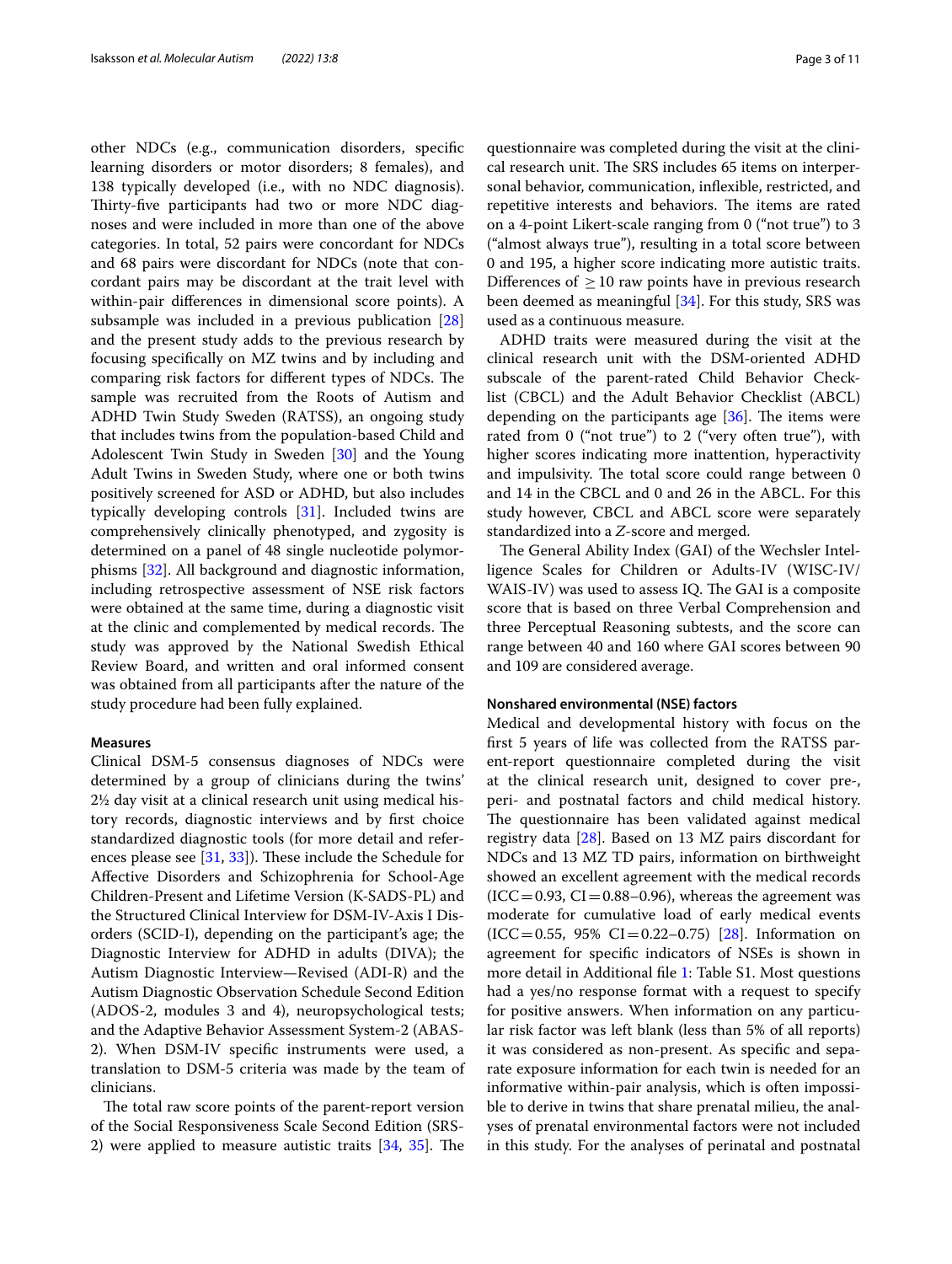

<span id="page-3-0"></span>factors, we selected those which have been highlighted in previous research on psychiatric and NDCs [[8,](#page-9-7) [13](#page-9-11), [17–](#page-9-13)[19](#page-9-15)].

#### **Perinatal factors**

*Birthweight* information for each twin was collected with a low birthweight defined as  $\leq$  2000 g (scored as 1), a defnition applied in previous twin studies, e.g., [\[37\]](#page-10-17). In addition, considering that twin weight discordance is an indicator of divergent twin growth and that the diference among the twins' birthweight at 15–25% is associated with an increased risk of morbidity and mortality rates as well as other perinatal complications [\[38\]](#page-10-18), the *twin birth weight discordance* was used as an additional risk factor. The cut-off for the birth weight discordance ([larger twin weight−smaller twin weight]/larger twin weight×100) indicating the potential risk was set at 18% or greater, using a stringent approach suggested by Breathnach et al. [[39\]](#page-10-19), where the twin with a lower birthweight was coded as 1. Parent-reported *convulsions, oxygen therapy* (as an indicator for hypoxia and respiratory distress)*, phototherapy* (as an indicator for hyperbilirubinemia)*, breech presentation,* and *use of medication* (e.g., antibiotics, iron) during infancy, were also coded as 1 if present. A cumulative risk load score was calculated as a sum of the single risk factors, with a possible range from 0 to 7, a higher score indicating more adverse perinatal factors.

#### **Postnatal factors**

Parents' reports on whether their child had experienced *measles, jaundice, mumps, scarlet fever, asthma, frequent ear infections, head injury, convulsions* or *heart disease* during early childhood were collected, and a cumulative load was generated based on the single events ranging between 0 and 9, with a higher score indicating more postnatal risk.

#### **Statistical analyses**

Within-pair distributions of autistic traits, traits of ADHD and IQ in terms of the level of twin-twin discordance are shown in Fig. [1](#page-3-0). We examined within-pair association between NSE factors and NDCs using conditional regression analyses within the generalized estimating equations (GEE) framework implemented in the "drgee" package of R which does not make any distributional assumptions [[40,](#page-10-20) [41](#page-10-21)]. In this co-twin design, the diference in the exposure variable within a pair is correlated to the diference in the outcome variable within the same pair (see Additional file [2:](#page-8-1) Fig. S1). For the continuous outcome (i.e., traits and number of NDCs), we used the identity link within the drgee function, and for binary outcomes (i.e., diagnosis of NDC) we used the log link within the drgee function and the log risk ratio (RR) are presented in back transformed format. The framework accounts for the use of related individuals in the analysis, including calculation of robust standard errors [[40](#page-10-20), [42](#page-10-22)]. In the regressions, all factors shared within clusters (here: twin pairs) are adjusted for. In the case of twins, these include additive and non-additive genetic variants, and environmental exposures that increase familial resemblance (i.e., shared environment). No other factors were adjusted for in the models. Two models were ftted for peri- and postnatal NSEs separately. First, we conducted a set of analyses with the single peri- and postnatal NSEs as exposures and dimensional NDCs as separate outcomes. Since the model reduces the number of informative participants for using categorical outcomes (being discordant for specifc NDC and also being discordant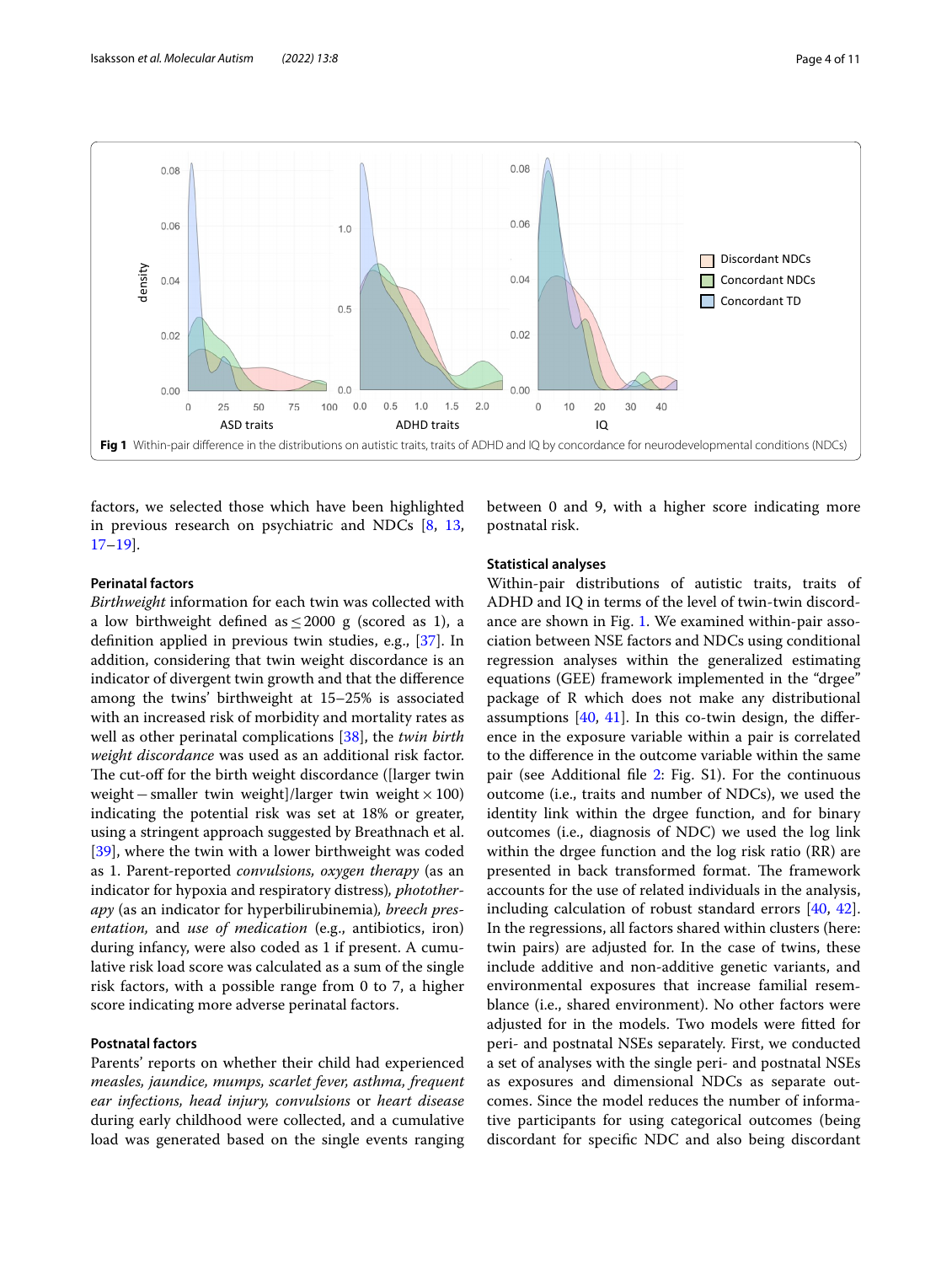for exposure), we only present descriptive data for diagnostic outcome. Second, the cumulative environmental risk loads for perinatal and postnatal factors were used as exposure and number of NDC diagnoses, specifc NDCs, i.e., ASD, ADHD, ID, as well as autistic traits, traits of ADHD and IQ, were used as separate outcomes. In addition, all other NDCs were combined into one category. For the cumulative environmental risk loads, all included NSEs were weighted the same (i.e., present or not-present). *P*-values < 0.05 were considered significant. The Benjamini-Hochberg false discovery rate correction (FDR corr) of 0.05 was additionally applied in order to correct for multiple comparisons [\[43](#page-10-23)]. We also present confdence intervals and *Z* statistics for the reported associations.

#### **Results**

Figure [1](#page-3-0) depicts the distribution of and diferences in the key dimensional constructs in terms of level of twin-twin discordance. In nine pairs twin-to-twin transfusion was reported. One participant had reported hydrocephalus, one cerebral haemorrhage, one craniosynostosis, one encephalitis and one had meningitis during childhood. Among the participants, 27.7% of the twins had one, 12.9% two and 30.9% three or more perinatal risk factors reported. The corresponding numbers for postnatal risk factors were 32.1% for one, 16.1% for two and 7.1% for three or more cumulative factors. Partial correlation, adjusting for sex and age, between the NSEs and NDCs are presented in Additional fle [3:](#page-8-2) Table S2.

#### **Non‑shared perinatal factors**

Table [1](#page-5-0) shows the percentage of twins with single perinatal risk factor exposure and mean value of the cumulative risk load stratifed by categorical NDC concordance, while Table [2](#page-6-0) shows the models for neurodevelopmental trait outcomes. Analyses showed that in pairs with birth weight discordance  $\geq$  18%, the lower weighted twin has a higher risk of autistic trait score and higher traits of ADHD. More specifcally the lower weighted twin scored almost half a standard deviation higher on the SRS-2 (13.9 raw points) and the CBCL/ABCL ADHD subscale compared to their co-twin. The association between birth weight discordance and traits of ADHD, but not ASD traits, remained when applying FDR corr. As shown in Table [1](#page-5-0), all of those reporting  $\geq$  18% lower birth weight in discordant pairs had either a diagnosis of ASD or ADHD. The association between birth weight discordance and autistic traits and traits of ADHD, as well as lower IQ, for the smaller twin was also present when applying birthweight as a continuous measure, see Additional fle [4](#page-8-3): Table S3. The twin who received medication during infancy had higher levels of autistic traits compared to their co-twin, a fnding that remained after FDR corr.

Tables [2](#page-6-0) and [3](#page-6-1) show the models for dimensional and categorical neurodevelopmental outcomes with cumulative loads of NSE risk factors as exposure. Cumulative load of perinatal factors was associated with an increase in number of NDC diagnoses. When investigating specifc NDCs, the perinatal risk load contributed to ASD and autistic traits but not to any other traits or NDC diagnoses. After applying the FDR corr, the association between the perinatal risk load and increase number of NDC diagnoses and autistic traits remained.

#### **Nonshared postnatal factors**

As shown in Table [2,](#page-6-0) postnatal convulsions, frequent ear infections and head injury were associated with autistic traits, but the association did not survive FDR corr. The twin with reported convulsions scored on average 1 standard deviation higher on the SRS-2 (32 raw points) than their co-twin. In addition, scarlet fever and jaundice were associated with lower IQ, and the association between scarlet fever and IQ remained after FDR corr. As shown in Table [1,](#page-5-0) all of those reporting convulsions in discordant pairs had either diagnosis of ASD, ADHD or ID.

The postnatal cumulative risk load was associated with an increasing number of NDC diagnoses. The cumulative load also contributed to both ASD and autistic traits, as well as ID and IQ, see Tables [2](#page-6-0) and [3](#page-6-1). After applying the FDR corr, the association between the postnatal cumulative risk load and autistic traits remained.

#### **Discussion**

We investigated the signifcance of nonshared peri- and postnatal environmental factors in neurodevelopmental conditions in a monozygotic co-twin design. Cumulative perinatal and postnatal risks were associated with neurodevelopmental conditions, and especially autistic traits, within the pairs. For perinatal NSE, divergent twin weight was associated with traits of ASD and ADHD for the smaller twin, and among discordant pairs, only the twin with ASD or ADHD diagnosis had a birthweight≥18% compared to their co-twin. In addition, the twin who received medication during infancy had more traits of ASD compared to their co-twin. For postnatal NSE, the twin with convulsions had more ASD traits, and at a diagnostic level only those with a diagnosis of ASD, ADHD or ID reported convulsions within discordant pairs. In addition, frequent ear infections and head injury were associated with ASD traits, whereas scarlet fever and jaundice were associated with lower IQ.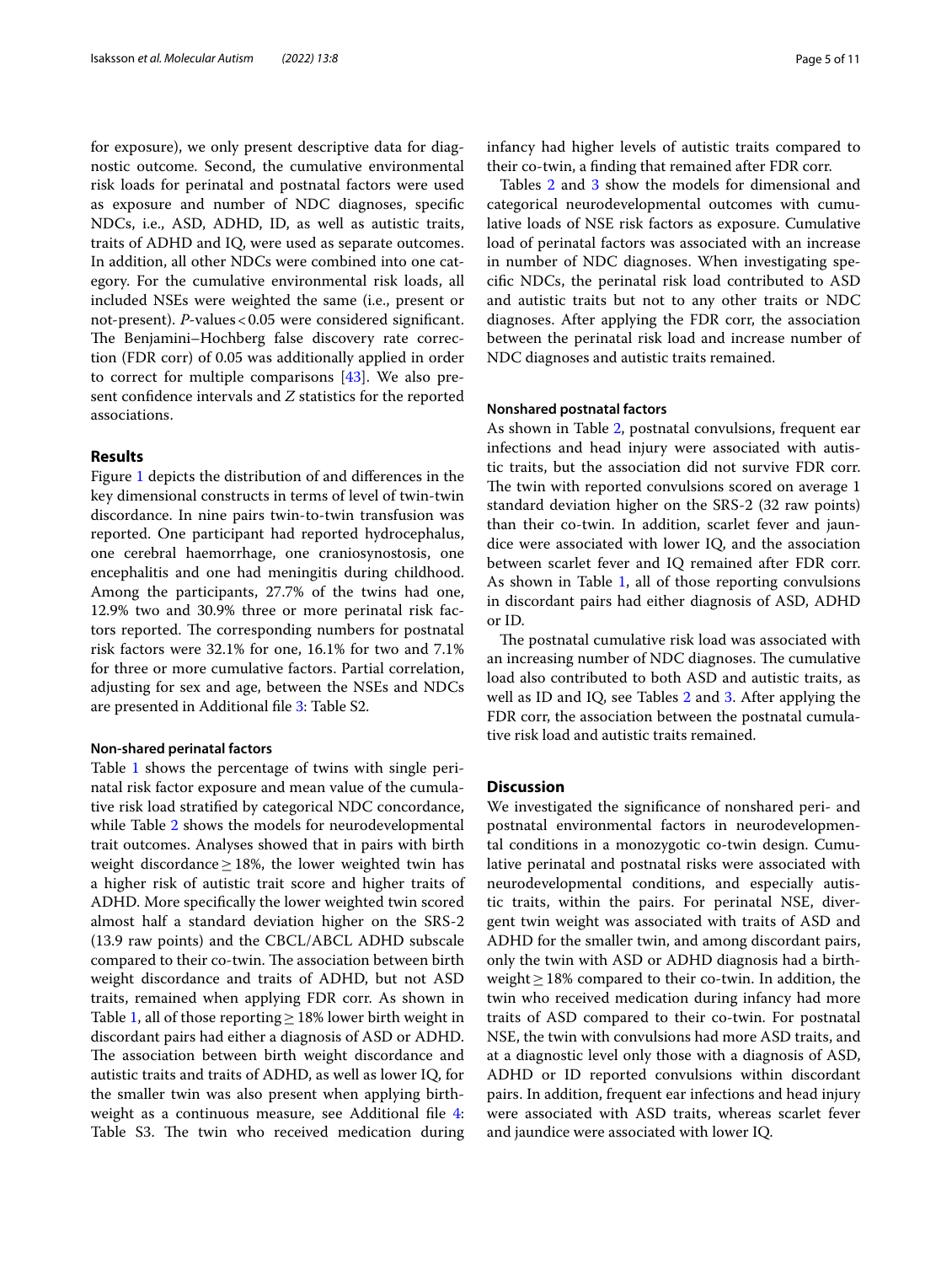<span id="page-5-0"></span>**Table 1** Number of reported perinatal and postnatal risk factors as exposures stratifed by neurodevelopmental disorders and concordance

|                                                | <b>ASD</b>                          |                                                                       | <b>ADHD</b>            |                                                          | <b>Other NDCs</b>     |                                     | ID                               |                                    | <b>TD</b>                         |
|------------------------------------------------|-------------------------------------|-----------------------------------------------------------------------|------------------------|----------------------------------------------------------|-----------------------|-------------------------------------|----------------------------------|------------------------------------|-----------------------------------|
|                                                | Concordant<br>13 pairs <sup>a</sup> | <b>Discordant</b><br>23 pairs <sup>b</sup><br>affected/<br>unaffected | Concordant<br>14 pairs | <b>Discordant</b><br>15 pairs<br>affected/<br>unaffected | Concordant<br>8 pairs | 14 pairs<br>affected/<br>unaffected | Discordant Concordant<br>3 pairs | 7 pairs<br>affected/<br>unaffected | Discordant Concordant<br>51 pairs |
| Perinatal risks                                |                                     |                                                                       |                        |                                                          |                       |                                     |                                  |                                    |                                   |
| Perinatal risk<br>load Mean (SD)               | 1.46(1.65)                          | 2.22<br>(1.93)/1.48<br>(1.53)                                         | 1.00(1.52)             | 2.13<br>(2.10)/1.73<br>(1.79)                            | 0.75(1.24)            | 1.79<br>(1.63)/1.36<br>(1.55)       | 1.83(1.72)                       | $2.86(2.48)$ ,<br>2.57(2.37)       | 1.10(1.20)                        |
| Birth<br>weight $\leq$ 2000 g<br>$(n=51)$      | 23.1%                               | 47.8/39.1%                                                            | 10.7%                  | 28.6/28.6%                                               | 12.5%                 | 35.7/28.6%                          | 0%                               | 57.1/57.1%                         | 11.8%                             |
| Growth discord-<br>ance $\geq$ 18%<br>$(n=28)$ | 7.7%                                | 26.1/0%                                                               | 7.1%                   | 28.6/0%                                                  | 0%                    | 28.6/14.4%                          | 0%                               | 42.9/14.3%                         | 10.8%                             |
| Convulsions<br>$(n=9)$                         | 11.5%                               | 13.0/4.3%                                                             | 7.1%                   | 14.3/14.3%                                               | 0%                    | 0/0%                                | 33.3%                            | 28.6/14.3%                         | 2%                                |
| Oxygen therapy<br>$(n=63)$                     | 42.3%                               | 34.8/30.4%                                                            | 17.9%                  | 50.0/28.6%                                               | 12.5%                 | 28.6/42.9%                          | 50.0%                            | 57.1/57.1%                         | 20.6%                             |
| Phototherapy<br>$(n=91)$                       | 38.5%                               | 52.2/47.8%                                                            | 28.6%                  | 50.0/50.0%                                               | 37.5%                 | 42.9/35.7%                          | 50.0%                            | 57.1/57.1%                         | 38.2%                             |
| Breech position<br>$(n=36)$                    | 7.7%                                | 30.4/17.4%                                                            | 14.3%                  | 28.6/35.7%                                               | 0%                    | 28.6/0%                             | 16.7%                            | 0/14.3%                            | 15.7%                             |
| Medication<br>$(n=26)$                         | 15.4%                               | 17.4/8.7%                                                             | 14.3%                  | 21.4/21.4%                                               | 12.5%                 | 14.3/14.3%                          | 33.3%                            | 42.9/42.9%                         | 5.9%                              |
| Postnatal risks                                |                                     |                                                                       |                        |                                                          |                       |                                     |                                  |                                    |                                   |
| Postnatal risk<br>load Mean (SD)               | 0.88(1.03)                          | 1.61<br>(1.37)/1.09<br>(1.24)                                         | 1.00(0.98)             | 1.20<br>(1.70)/0.87<br>(1.30)                            | 1.25(1.00)            | 0.64(1.08)<br>0.50(0.85)            | 2.50(1.05)                       | $1.71(2.29)$ ,<br>1.29(1.60)       | 0.72(0.83)                        |
| Measles $(n=2)$                                | 0%                                  | 0/0%                                                                  | 0%                     | 0/0%                                                     | 0%                    | 0/0%                                | 0%                               | 0/0%                               | 2%                                |
| Jaundice $(n=20)$                              | 19.2%                               | 21.7/21.7%                                                            | 0%                     | 14.3/21.4%                                               | 7.1%                  | 7.1/7.1%                            | 33.3%                            | 28.6/28.6%                         | 13.7%                             |
| Mumps $(n=2)$                                  | 0%                                  | 0/4.3%                                                                | 0%                     | 0%                                                       | 0%                    | 0/7.1%                              | 0%                               | 0/0%                               | 0%                                |
| Scarlet fever<br>$(n=20)$                      | 19.2%                               | 13.0/13.0%                                                            | 17.9%                  | 14.3/14.3%                                               | 12.5%                 | 7.1/14.3%                           | 33.3%                            | 14.3/14.3%                         | 4.9%                              |
| Asthma $(n=47)$                                | 11.5%                               | 30.4/30.4%                                                            | 21.4%                  | 35.7/28.6%                                               | 50.0%                 | 0/7.1%                              | 33.3%                            | 28.6/14.3%                         | 15.7%                             |
| Frequent ear<br>infections<br>$(n=50)$         | 15.4%                               | 43.5/26.1%                                                            | 28.6%                  | 14.3/7.1%                                                | 37.5%                 | 28.6/14.3%                          | 66.7%                            | 42.9/42.9%                         | 17.6%                             |
| Head injury<br>$(n=27)$                        | 3.8%                                | 21.7/8.7%                                                             | 17.9%                  | 14.3/14.3%                                               | 18.8%                 | 14.3/0%                             | 16.7%                            | 14.3/14.3%                         | 13.7%                             |
| Convulsions<br>$(n=9)$                         | 11.5%                               | 17.4/0%                                                               | 10.7%                  | 21.4/0%                                                  | 6.3%                  | 0/0%                                | 33.3%                            | 28.6/0%                            | 1.0%                              |
| Heart disease<br>$(n=7)$                       | 7.7%                                | 13.0/4.3%                                                             | 3.6%                   | 14.3/7.1%                                                | 0%                    | 7.1/0%                              | 33.3%                            | 14.3/14.3%                         | 1.0%                              |

ADHD = attention-deficit/hyperactivity disorder, ASD = autism spectrum disorder, CI = confidence interval, ID = intellectual disability, NDCs = neurodevelopmental conditions (other NDCs includes e.g., communication disorders, specific learning disorders or motor disorders), TD = typically developing

 $^{\rm a}$  13 pairs  $=$  26 individuals,  $^{\rm b}$ 23 discordant pairs  $=$  23 affected twins where their co-twin (i.e., 23 individuals) is not affected

Since unmeasured familial confounders, such as genes and shared environment are adjusted for, the discordant MZ co-twin design offers unique opportunities to investigate possible causal NSE pathways to NDCs. In our study, twin birth weight discordance was the perinatal factor contributing most to the likelihood of emerging autistic and ADHD traits, as well as lower IQ when applying birthweight as a continuous measure, for the twin with less weight. In line with this, both ASD traits [\[21](#page-10-1)], ADHD [[22](#page-10-2)], traits of ADHD [[23](#page-10-3)] and IQ [\[25](#page-10-5)] have been previously associated with birth-weight diference, with the smaller twin showing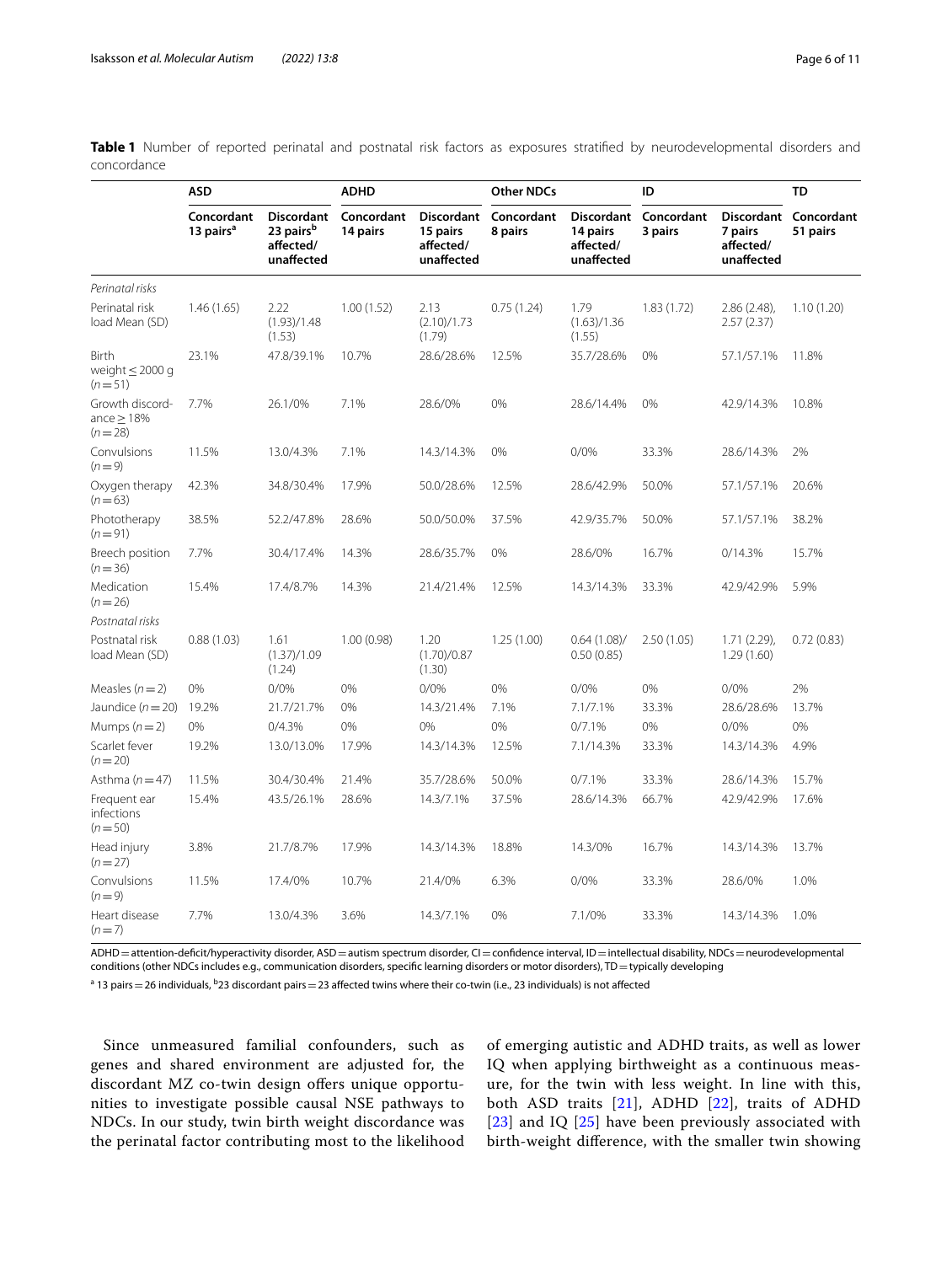<span id="page-6-0"></span>Table 2 Results from within-pair linear regression analyses with perinatal and postnatal risk factors as main predictors of trait Neurodevelopmental conditions

|                                      | ASD traits <sup>a</sup><br>$b$ (95% CI), p-value, Z-score | <b>ADHD</b> traits <sup>b</sup><br>$b$ (95% CI), p-value, Z-score | IO <sub>c</sub><br>$b$ (95% CI), p-value, Z-score                |
|--------------------------------------|-----------------------------------------------------------|-------------------------------------------------------------------|------------------------------------------------------------------|
| Perinatal risk load                  | 8.30 (3.92, 12.67), 0.0002*, 3.72                         | $0.10 (-0.01, 0.22), 0.083, 1.73$                                 | $-1.43$ ( $-3.29$ , 0.43), 0.131, $-1.51$                        |
| Birth weight $\leq$ 2000 g           | $8.46$ ( $-6.53$ , 23.44), 0.269, 1.11                    | $0.22 (-0.11, 0.55), 0.198, 1.29)$                                | $-1.55$ ( $-9.44$ , 6.35), 0.701, $-0.38$                        |
| Birth weight discordance $\geq 18\%$ | 13.89 (4.22, 23.57), 0.005, 2.81                          | $0.41$ (0.16, 0.66), <b>0.001</b> *, 3.26                         | $-3.44$ ( $-8.69$ , 1.81), 0.199, $-1.29$                        |
| Convulsions                          | $18.00 (-3.36, 39.36), 0.099, 1.65$                       | $0.05$ ( $-1.16$ , 1.25), 0.940, 0.08                             | $-9.60$ ( $-24.11$ , 4.91), 0.195, $-1.30$                       |
| Oxygen therapy                       | $11.47 (-4.88, 28.81), 0.169, 1.38$                       | $0.13 (-0.16, 0.42), 0.379, 0.88)$                                | $-1.43$ ( $-6.58$ , 3.72), 0.587, $-0.54$                        |
| Light treatment                      | $-1.23$ ( $-8.16$ , 5.70), 0.728, $-0.35$                 | $-0.18$ ( $-0.54$ , 0.19), 0.352, $-0.93$                         | $-3.33$ ( $-9.47$ , 2.80), 0.287, $-1.07$                        |
| Breech position                      | $10.20$ (-3.24, 23.64), 0.137, 1.49                       | $0.10 (-0.22, 0.41), 0.552, 0.59$                                 | $1.27$ ( $-3.95$ , 6.49), 0.633, 0.48                            |
| Medication                           | 21.25 (8.29, 34.12), 0.001*, 3.21                         | $-0.29$ ( $-0.63$ , 0.50), 0.095, $-1.67$                         | $-1.75$ ( $-9.07$ , 5.67), 0.639, $-0.47$                        |
| Postnatal risk load                  | 9.48 (3.23, 15.66), 0.0029*, 2.98                         | $0.08$ ( $-0.11$ , 0.27), 0.399, 0.84                             | $-2.97$ ( $-5.67$ , $-0.28$ ), <b>0.031</b> , $-2.16$            |
| <b>Measles</b>                       |                                                           |                                                                   |                                                                  |
| Jaundice                             | $6.54$ ( $-5.70$ , 18.79), 0.295, 1.05                    | $-0.10$ ( $-0.60$ , 0.40), 0.700, $-0.39$                         | $-6.73$ ( $-11.97$ , $-1.48$ ), <b>0.012</b> , $-2.52$           |
| Mumps                                | $-33.50$ ( $-70.40$ , 3.40), 0.075, $-1.78$               | $-0.21$ ( $-1.22$ , 0.80), 0.683, $-0.41$                         | $-11.00$ ( $-24.93$ , 2.92), 0.121, $-1.55$                      |
| Scarlet fever                        | $3.25$ ( $-9.46$ , 15.96), 0.616, 0.50                    | $-0.14$ ( $-0.82$ , 0.54), 0.688, $-0.40$                         | $-5.25$ ( $-6.70$ , $-3.79$ ), $<$ 0.0001 <sup>*</sup> , $-7.01$ |
| Asthma                               | $-7.38$ ( $-24.75$ , 10.00), 0.406, $-0.83$               | $0.15 (-0.24, 0.53), 0.455, 0.75)$                                | $3.12$ ( $-4.22$ , 10.46), 0.405, 0.83                           |
| Frequent ear infections              | 12.83 (0.67, 24.99), 0.039, 2.07                          | $0.02$ ( $-0.31$ , 0.35), 0.900, 0.13                             | $2.17$ (-8.90, 4.57), 0.528, -0.63                               |
| Head injury                          | 14.84 (0.16, 29.53) 0.048, 1.98                           | 0.24 (0.01, 0.47), 0.387, 2.07                                    | $-3.21$ ( $-8.43$ , 2.01), 0.228, $-1.21$                        |
| Convulsions                          | 32.00 (9.29, 54.71), 0.006, 2.76                          | $-0.00$ ( $-0.92$ , 0.92), 1.000, $-0.00$                         | $-8.33$ ( $-22.54$ , 5.87), 0.250, $-1.15$                       |
| Heart disease                        | $31.60$ ( $-1.00$ , 64.20), 0.057, 1.90                   | $0.14 (-0.15, 0.42), 0.350, 0.93$                                 | $-5.50$ ( $-13.17$ , 2.17), 0.160, 1.41                          |

– Too few discordant pairs for calculating estimates

The results were obtained from separate models

Bold indicate *p*<0.05 uncorrected

\* Signifcant result after correcting for multiple comparisons using Benjamini–Hochberg procedure with false discovery rate (FDR) set at 5%

ADHD = attention-deficit/hyperactivity disorder, ASD = autism spectrum disorder, CI = confidence Interval

<sup>a</sup> Measured with Social Responsiveness Scale-2 (SRS-2)

**b Measured with the Child Behavior Checklist (CBCL) or the Adult Behavior Checklist (ABCL)** 

<sup>c</sup> Measured with Wechsler Intelligence Scales for Children or Adults-IV (WISC-IV/WAIS-IV)

<span id="page-6-1"></span>**Table 3** Results from within-pair analyses with perinatal and postnatal risk loads as main predictors of categorical Neurodevelopmental conditions

|                     | nr of NDC diagnoses<br>b (95% CI), p-value, | <b>ASD diagnosis</b><br>RR (95% CI), p-value, | <b>ADHD diagnosis</b><br>RR (95% CI), p-value,<br>Z-score | Other NDCs<br>RR (95% CI), p-value, | ID<br><i>RR</i> (95% CI), <i>p</i> -value, |
|---------------------|---------------------------------------------|-----------------------------------------------|-----------------------------------------------------------|-------------------------------------|--------------------------------------------|
|                     | Z-score                                     | Z-score                                       |                                                           | Z-score                             | Z-score                                    |
| Perinatal risk load | $0.22(0.10, 0.34)$ .                        | 1.78 (1.11, 2.84), 0.016,                     | 1.38 (0.96, 1.99), 0.079,                                 | 2.25 (0.52, 9.72), 0.277,           | 1.94 (0.46, 8.13), 0.367,                  |
|                     | $0.00038$ <sup>*</sup> , 3.55               | 2.41                                          | 1.76                                                      | 1.09                                | 0.90                                       |
| Postnatal risk load | $0.29(0.05, 0.52)$ , <b>0.019</b> ,         | 1.94 (1.11, 3.40), 0.020,                     | 1.33 (0.81, 2.18), 0.264,                                 | 1.29 (0.60, 2.79), 0.513,           | 1.45 (1.03, 2.05), 0.035,                  |
|                     | 2.35                                        | 2.32                                          | 1.12                                                      | 0.65                                | 2.11                                       |

The results were obtained in separate models. For continuous outcomes linear regression was used, and for binary outcomes logistic risk ratios (RR) were used. Bold indicates *p*<0.05 uncorrected

ADHD=attention-defcit/hyperactivity disorder, ASD=autism spectrum disorder, CI=confdence Interval, ID=intellectual disability, NDCs=neurodevelopmental conditions (other NDCs includes e.g., communication disorders, specifc learning disorders or motor disorders)

\* Signifcant result after correcting for multiple comparisons using Benjamin-Hochberg procedure with false discovery rate (FDR) set at 5%

increased severity of problems. Moreover, birth weight discordance may double the risk of other adverse perinatal outcomes among twins, including mortality, hypoxic-ischemic encephalopathy, respiratory distress, or sepsis [[39](#page-10-19)].

Since twins have the same gestational age, a diference in their birth weights occurs due to the factors afecting the individual growth of each twin. Possible mechanisms for discordant growth include twin–twin transfusion syndrome or unequal placental sharing [\[39](#page-10-19)], although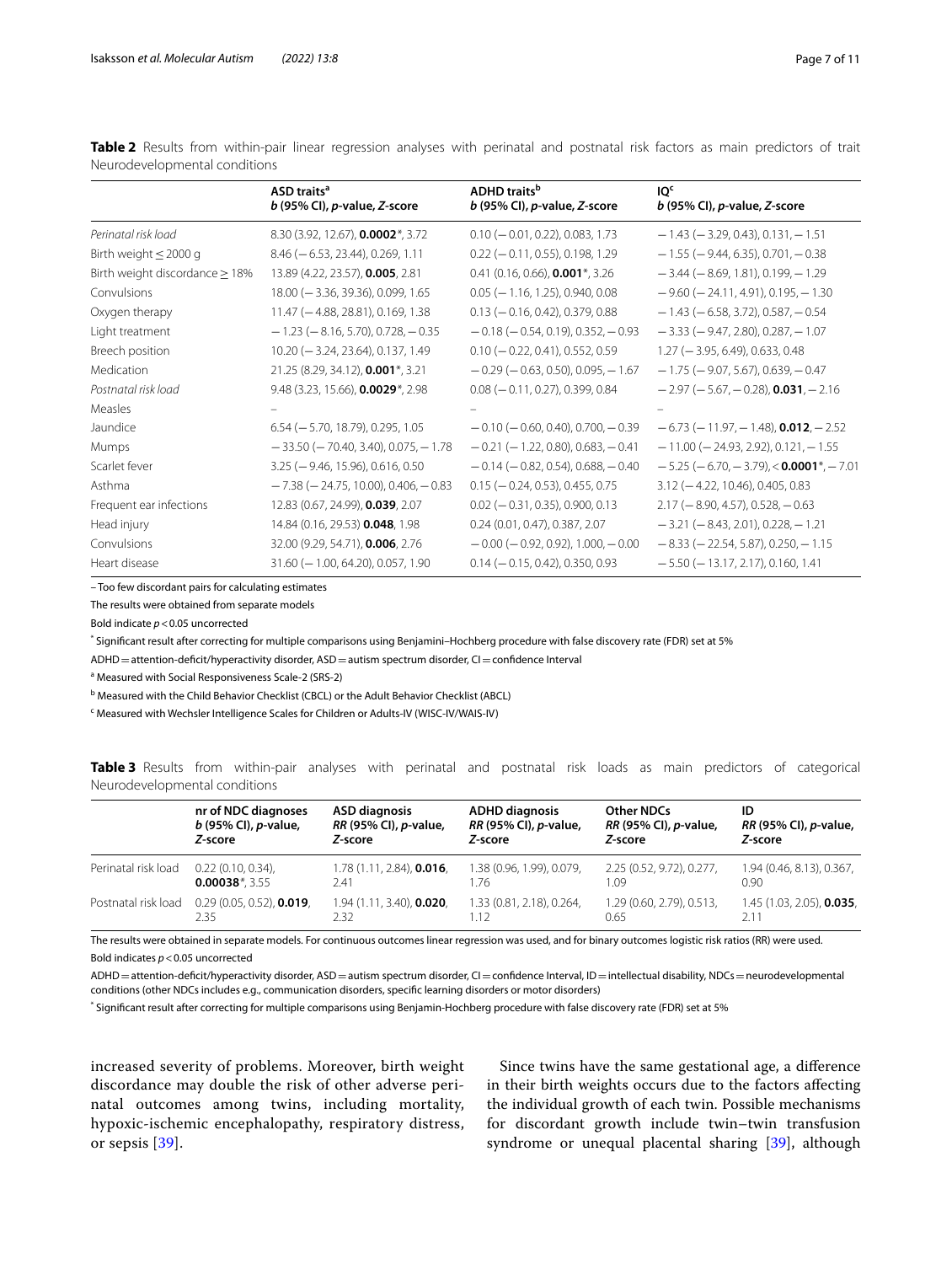the association between weight discordance and adverse outcomes in the study by Breathnach and colleagues [[39](#page-10-19)] remained even after excluding twins with transfusion syndrome [\[37\]](#page-10-17). Other factors that may infuence birth weight discordance include maternal factors, such as older age and tobacco use, fetal risk factors, such as viral infections, and placental factors, such as velamentous cord insertion [\[38](#page-10-18)]. Hypothetically, a growth discordance might infuence brain development in ways specifc to ASD and ADHD, as it has been reported that variation in birth weight among MZ twins may be associated with alterations of brain anatomy persisting into late adolescence with lower birth weight being associated with reduced brain volume, and more specifcally with altered cortical surface area [\[44](#page-10-24)], a cerebral area of signifcance to ASD  $[45]$ . The use of medication reported in our study, such as antibiotics, during infancy for the twin with higher autistic traits may increase microbiome depletion and bacterial dysbiosis, also reported in children with ASD [[18](#page-9-14)].

For postnatal NSE factors, convulsions were associated with ASD traits, albeit no longer signifcant when correcting for multiple comparisons using Benjamini–Hochberg FDR corr. Even though the cause of convulsions was not investigated in this study, and only few participants had reported convulsions, previous research suggested that children with epileptic and non-epileptic convulsions in early childhood have a higher degree of neurodevelopmental and psychopathology scores, as compared to controls, at least nine years later [\[46,](#page-10-26) [47\]](#page-10-27). Epilepsy has also been more commonly reported among individuals with ASD, as compared to peers with ADHD [\[48](#page-10-28)]. A history of convulsions has also been linked to structural correlates, such as decreased hippocampal volume and white matter tract changes [[46\]](#page-10-26). In our study, head injury during early childhood and frequent ear infections, was associated with more autistic traits, and scarlet fever and jaundice were associated with lower IQ. The association between scarlet fever and IQ remained signifcant even after using the FDR corr. Even though streptococcal infection has been associated with a wider range of NDCs [\[49](#page-10-29)] and exposure to infections in early childhood has been associated with lower IQ in adolescence [\[50](#page-10-30)], more research is needed to corroborate our findings. The association with head injury needs to be interpreted with caution because of the moderate degree of agreement between parental reports and medical records and the association lost its signifcance after the FDR corr.

Generally, our fndings are consistent with the previous research on NSE in NDCs [\[8](#page-9-7)], indicating, an association between autism and perinatal and postnatal risks within twin pairs. Our fnding thus suggests that autism may be particularly sensitive to cumulative early environmental risk load. Previous research has also reported a potential cumulative efect of the number of environmental adversities on the severity of ASD and autistic traits [[28,](#page-10-8) [29,](#page-10-9) [51](#page-10-31)]. Accordingly, it has been suggested that ASD may be triggered by additive or cascading efects of highlevel exposure to endogenous and environmental factors, hypothesised to afect the immune system and central nervous system functions during critical developmental stages [\[52](#page-10-32)]. In contrast with fndings from previous twin and sibling studies [[8](#page-9-7)], perinatal hypoxia and respiratory distress were not associated with neurodevelopmental outcomes in our study. This negative finding could reflect limited power in our model and that we used a proxy (oxygen therapy) for respiratory distress. We did however observe 11-raw score points more on the SRS-2 for the twin who received oxygen, although not signifcant.

#### **Limitations**

In order to fully evaluate the validity of our fndings, some limitations of the current study need to be discussed. First, data on NSE were based on retrospective parental inquiry, and may be subject to confrmation or recall bias. To maximize data validity, the self-reported medical information from home-stored medical reports and record-keepings was validated against medical registry data. While ratings on birthweight had an excellent agreement with the medical records, other NSEs had a lower agreement, e.g., good agreement for oxygen therapy (hypoxia and respiratory distress) and moderate agreement for breech position, which should be considered when interpreting the results. Second, the NSE factors should be understood as rather indirect indicators of environmental risks for NDCs, e.g., phototherapy, why future studies should seek to assess primary medical events as authentically as possible, such as hyperbilirubinemia. Third, several other potential indicators of NSEs that may be of importance, including Apgar score, were not included. Since twins share prenatal milieu, prenatal environmental factors such as maternal use of medication and teratogens could not be included in the withinpair analysis. Fourth, considering the design of the study, we were unable to draw any frm conclusions about the possible causality. Even though the MZ-twin design provides a unique opportunity to untangle the contribution of NSEs on development, reverse causality could not be excluded where NDCs or other factors related to these conditions may increase the risk for NSEs in early development. Fifth, although an MZ co-twin design implies a high degree of genetic and shared environment control, there may be post-twining de novo mutations that may contribute to a minority of cases of discordance. Sixth, concerns have been raised that fndings in twin samples may not be generalizable to non-twin populations.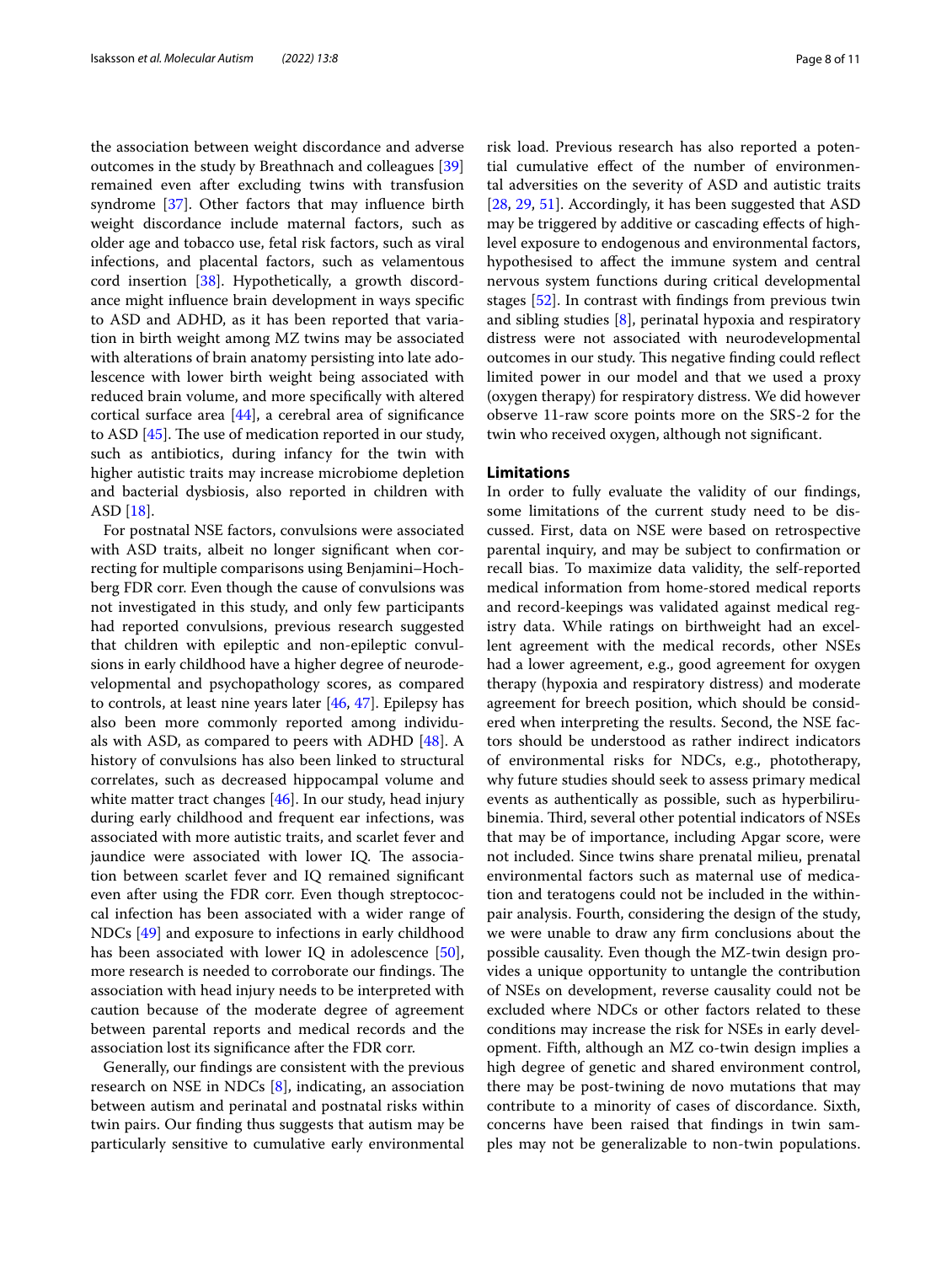However, previous research suggests that twins do not systematically difer from the general population of non-twins on measures of behavior and development  $[53, 54]$  $[53, 54]$  $[53, 54]$  $[53, 54]$ , including the prevalence of autism  $[55]$  $[55]$ . Our sample is also biased toward twins discordant for NDCs. Although this recruitment strategy makes it inappropriate to use bivariate twin models such as A (additive genetics) C (common/shared environment) and E (unique environment) ACE models, it is appropriate for investigating the association between environmental risk factors and outcomes while controlling for familial confounders. Seventh, when exploring the associations between each condition and specifc indicators for NSEs the risk of being statistically underpowered increases. In addition, as the case with birth weight discordance and postnatal convulsions, no NSE was reported among the non-afected twins, why it is not feasible to obtain confdence intervals for the RRs in a small sample size using standard measures. Therefore, we only include descriptive data on the association between specifc NSEs and NDCs. Lastly, the validity of applying a specifc *p*-value could be discussed. In this study we conducted numerous statistical calculations which increases the risk for type I errors. At the same time, correction for multiple testing with e.g., Bonferroni correction, has been criticized since the interpretations depend on the number of tests that are performed and the likelihood of type II errors is also increased [[56\]](#page-10-36). In this study, we therefore also present results after correcting for multiple comparisons using Benjamini–Hochberg procedure with FDR corr [[43\]](#page-10-23), which are deemed to be less conservative than the Bonferroni correction using familywise error rate.

On balance, the strengths of the study include a relatively large and rare sample of well phenotyped MZ twins, including a considerable number of MZ twins in Sweden concordant and discordant for NDCs (for a specifcation of number of concordant and discordant pairs from a nation-wide population-based study in Sweden see [[57](#page-10-37)], for a more comprehensive review on previous twin research in ASD see [\[58](#page-10-38)]). Furthermore, the applied discordant MZ-twin design is a powerful method for investigating the contribution of NSE to neurodevelopmental conditions.

#### **Conclusions**

The current study offers insights into early risk factors associated with neurodevelopmental problems and provides additional perspectives on prognosis and prevention. Weight discordance at birth was an important risk factor for both autistic and ADHD traits. Medication early in life, as well the presence of convulsions and streptococcal infection in the frst year of life were also associated with traits of NDCs in the within-pair analyses. Even though our fnding needs to be interpreted with caution due to a small number of pairs being discordant for specifc NSEs, the fndings extend previous research by applying an MZ co-twin control design with a high degree of genetic and shared environment control. Our results support a relationship between early NSE and NDCs, where autism seems to be particularly sensitive to a cumulative impact of negative early environmental events. As previously suggested [[9\]](#page-9-8) and as supported by the present study, autistic traits tend to be continuously distributed even in discordant twins. It may be hypothesized that when the traits approximate a diagnostic threshold, multiple exposures to specifc risk factors, such as those described in the present study may act as triggers and aggravate the phenotype to a clinical level. The findings highlight the need for interventions targeting factors contributing to fetal growth reduction including viral infections and maternal health problems. Improving prenatal care might infuence a number of risk NSEs. Further identifcation of valid NSEs in the aetiology of NDCs may facilitate prevention efforts with regard to early adverse infuences on the developing child.

#### **Abbreviations**

ABAS: Adaptive behavior assessment system; ABCL: Adult Behavior Checklist; ADHD: Attention-defcit/hyperactivity disorder; ADI-R: Autism Diagnostic Inventory-Revised; ADOS: Autism Diagnostic Observation Schedule—Second Edition; ASD: Autism Spectrum Disorder; CBCL: Child Behavior Checklist; DCD: Developmental coordination disorder; DIVA: Diagnostic Interview for ADHD in Adults; DSM: Diagnostic and statistical manual of mental disorders; GAI: General Ability Index; GEE: Generalized estimating equations; ICC: Intraclass correlation coefficient; ICD: International classification of diseases; ID: Intellectual disabilities; IQ: Intelligence quotient; K-SADS-PL: Schedule for afective disorders and schizophrenia for school-age children-present and lifetime version; MZ: Monozygotic; NDCs: Neurodevelopmental conditions; NSE: Nonshared environmental; RATSS: Roots of autism and ADHD Twin Study Sweden; SCID-I: Structured clinical interview for DSM-IV-Axis I disorders; SRS: Social Responsiveness Scale; TD: Typically developing; WISC-IV/WAIS-IV: Wechsler Intelligence Scales for Children or Adults-IV.

#### **Supplementary Information**

The online version contains supplementary material available at [https://doi.](https://doi.org/10.1186/s13229-022-00487-5) [org/10.1186/s13229-022-00487-5](https://doi.org/10.1186/s13229-022-00487-5).

<span id="page-8-0"></span>Additional file 1: Table S1. Results of the intraclass correlation coefficient based on some of the included measurements, consistency agreement 2-way mixed efects model.

<span id="page-8-2"></span><span id="page-8-1"></span>**Additional fle 2: Fig. S1.** Within-pair association between autistic traits and perinatal or postnatal risk factors in two example pairs.

<span id="page-8-3"></span>Additional file 3: Table S2. Partial Correlation Coefficients between the study variables, adjusted for age and sex.

**Additional fle 4: Table S3.** Results from within-pair linear regression analyses with birthweight diference in gram as main predictors of trait Neurodevelopmental conditions.

#### **Acknowledgements**

We express our sincere gratitude to all twins and parents who have participated in this research. We also thank the research team at the Center of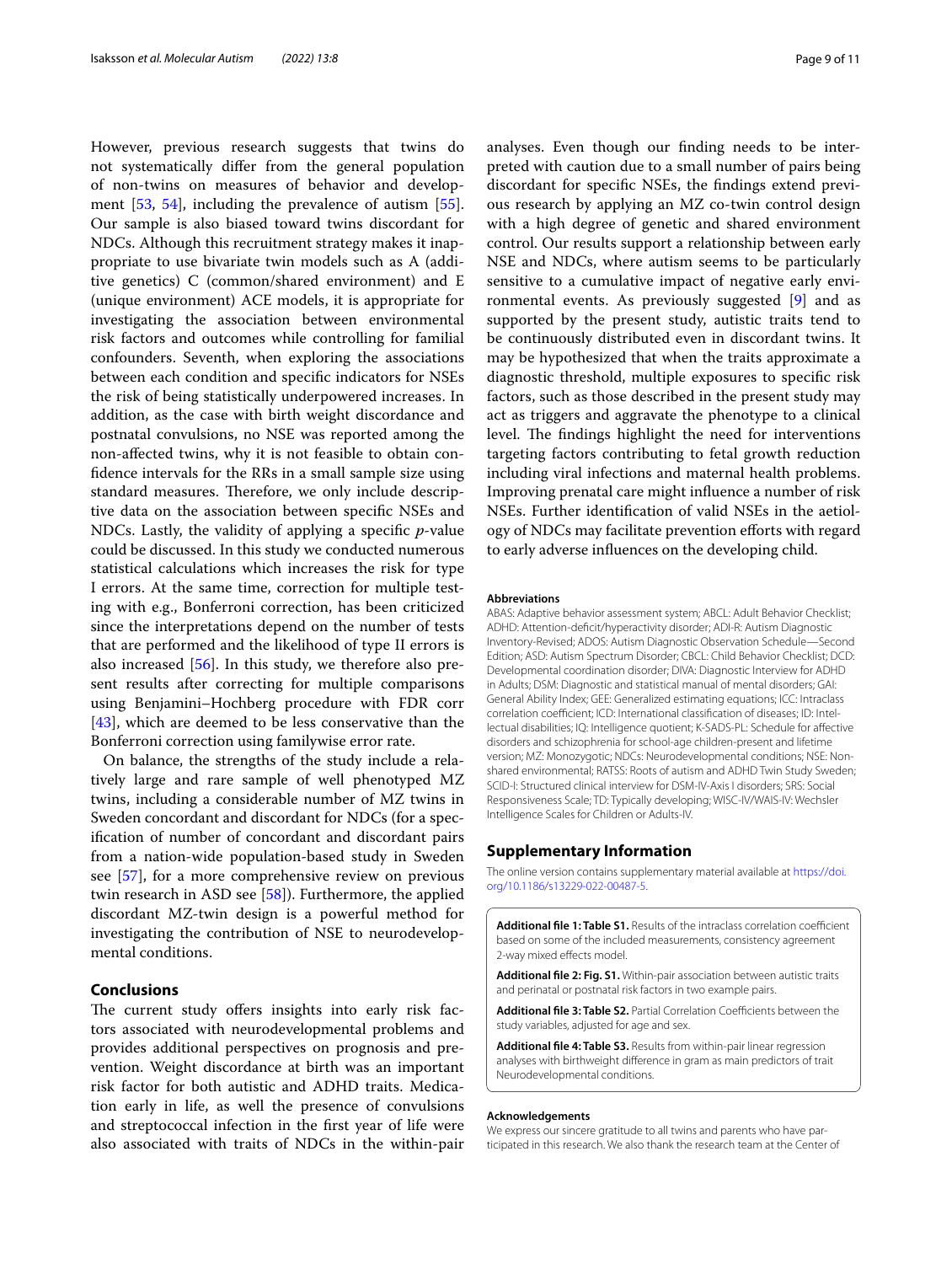Neurodevelopmental Disorders at Karolinska Institutet (KIND), RATSS collaborators. We sincerely acknowledge The Swedish Twin Registry for access to data.

#### **Authors' contributions**

JI contributed to the study design, data collection, conducted the statistical analysis, manuscript writing, and revisions. VR contributed to the data analysis and interpretation, and manuscript writing and revisions. NA contributed to the data interpretation and manuscript revisions. KL contributed to the data collection, data interpretation and manuscript revisions. PBM contributed to the data interpretation and manuscript revisions. SB obtained funding, contributed to the study design, data collection, manuscript writing and revisions. All authors read and approved the fnal manuscript.

#### **Funding**

Open access funding provided by Karolinska Institute. Funding for this study was provided by Swedish Research Council, Vinnova, Formas, FORTE, Hjärnfonden, Stockholm Brain Institute, Autism and Asperger Association Stockholm, Queen Silvia Jubilee Fund, Solstickan Foundation, PRIMA Child and Adult Psychiatry, the Pediatric Research Foundation at Astrid Lindgren Children's Hospital, the Swedish Foundation for Strategic Research, Jerring Foundation, the Swedish Order of Freemasons, Kempe-Carlgrenska Foundation, Sunnderdahls Handikappsfond, The Jeansson Foundation, and EU-AIMS (European Autism Intervention), with support from the Innovative Medicines Initiative Joint Undertaking (Grant Agreement No. 115300), the resources of which are composed of fnancial contributions from the European Union's Seventh Framework Programme (grant FP7/2007–2013), from the European Federation of Pharmaceutical Industries and Associations companies' in-kind contributions, and from Autism Speaks. It was also supported by a new IMI initiative–EU AIMS-2-TRIALS. The Swedish Twin Registry is managed by Karolinska Institutet and receives funding through the Swedish Research Council under the Grant No 2017-00641. The funding organization had no role in the design and conduct of the study; collection, management, analysis, and interpretation of the data; preparation, review, or approval of the manuscript; and decision to submit the manuscript for publication.

#### **Availability of data and materials**

The datasets presented in this article are not readily available because of the regulations in the ethical approval and university policies, requiring among others a data sharing agreement. Requests to access the datasets should be directed to SB, sven.bolte@ki.se.

#### **Declarations**

#### **Ethics approval and consent to participate**

This study was approved by the National Swedish Ethical Review Board and written and oral informed consent was obtained from all participants after the nature of the study procedure had been fully explained.

#### **Consent for publication**

All subjects involved in both methods have provided informed consent for publication.

#### **Competing interests**

The authors declare no confict of interest related to this study. Bölte discloses that he has in the last 3 years acted as an author, consultant or lecturer for Medice and Roche. He receives royalties for textbooks, diagnostic and intervention tools from Hogrefe, Kohlhammer and UTB. Bölte is shareholder in SB Education and Psychological Consulting AB and NeuroSupportSolutions International AB.

#### **Author details**

<sup>1</sup> Child and Adolescent Psychiatry Unit, Department of Medical Sciences, Uppsala University, Uppsala, Sweden. <sup>2</sup> Center of Neurodevelopmental Disorders (KIND), Centre for Psychiatry Research, Department of Women's and Children's Health, Karolinska Institutet and Child and Adolescent Psychiatry, Stockholm Health Care Services, Region Stockholm, Stockholm County Council, BUP-FOU Centrum, Gävlegatan 22, 113 30 Stockholm, Sweden. <sup>3</sup>Child Study Center, Yale University School of Medicine, New Haven, CT, USA. <sup>4</sup>Child and Adolescent Psychiatry and Psychotherapy, University Medical Center Göttingen and Leibniz ScienceCampus Primate Cognition, Göttingen, Germany. <sup>5</sup>iDN

# Received: 20 October 2021 Accepted: 26 January 2022

#### **References**

- <span id="page-9-0"></span>Thapar A, Cooper M, Rutter M. Neurodevelopmental disorders. Lancet Psychiatry. 2017;4(4):339–46.
- <span id="page-9-1"></span>2. Bölte S, Mahdi S, Coghill D, Gau SS, Granlund M, Holtmann M, Karande S, Levy F, Rohde LA, Segerer W, de Vries PJ, Selb M. Standardised assessment of functioning in ADHD: consensus on the ICF core sets for ADHD. Eur Child Adolesc Psychiatry. 2018;27(10):1261–81.
- <span id="page-9-2"></span>3. Bölte S, Mahdi S, de Vries PJ, Granlund M, Robison JE, Shulman C, Swedo S, Tonge B, Wong V, Zwaigenbaum L, Segerer W, Selb M. The Gestalt of functioning in autism spectrum disorder: results of the international conference to develop fnal consensus International Classifcation of Functioning. Disabil Health Core Sets Autism. 2019;23(2):449–67.
- <span id="page-9-3"></span>4. Battle DE. Diagnostic and statistical manual of mental disorders (DSM). Codas. 2013;25(2):191–2.
- <span id="page-9-4"></span>5. World Health Organization. International statistical classifcation of diseases and related health problems, 11th edn. 2019. <https://icd.who.int/>.
- <span id="page-9-5"></span>6. Martin J, Taylor MJ, Lichtenstein P. Assessing the evidence for shared genetic risks across psychiatric disorders and traits. Psychol Med. 2018;48(11):1759–74.
- <span id="page-9-6"></span>7. Zablotsky B, Black LI, Maenner MJ, Schieve LA, Danielson ML, Bitsko RH, Blumberg SJ, Kogan MD, Boyle CA. Prevalence and trends of developmental disabilities among children in the United States: 2009–2017. Pediatrics. 2019;144(4):e20190811.
- <span id="page-9-7"></span>Carlsson T, Molander F, Taylor MJ, Jonsson U, Bölte S. Early environmental risk factors for neurodevelopmental disorders—a systematic review of twin and sibling studies. Dev Psychopathol. 2020;24:1–48.
- <span id="page-9-8"></span>9. Castelbaum L, Sylvester CM, Zhang Y, Yu Q, Constantino JN. On the nature of monozygotic twin concordance and discordance for autistic trait severity: a quantitative analysis. Behavi Genet. 2020;50:263–72.
- <span id="page-9-9"></span>10. Lichtenstein P, Carlstrom E, Rastam M, Gillberg C, Anckarsater H. The genetics of autism spectrum disorders and related neuropsychiatric disorders in childhood. Am J Psychiatry. 2010;167(11):1357–63.
- 11. Sandin S, Lichtenstein P, Kuja-Halkola R, Hultman C, Larsson H, Reichenberg A. The heritability of autism spectrum disorder. JAMA. 2017;318(12):1182–4.
- <span id="page-9-10"></span>12. Bai D, Yip BHK, Windham GC, Sourander A, Francis R, Yoffe R, Glasson E, Mahjani B, Suominen A, Leonard H, Gissler M, Buxbaum JD, Wong K, Schendel D, Kodesh A, Breshnahan M, Levine SZ, Parner ET, Hansen SN, Hultman C, Reichenberg A, Sandin S. Association of genetic and environmental factors with autism in a 5-country cohort. JAMA Psychiat. 2019;76(10):1035–43.
- <span id="page-9-11"></span>13. Gardener H, Spiegelman D, Buka SL. Prenatal risk factors for autism: comprehensive meta-analysis. Br J Psychiatry. 2009;195(1):7–14.
- 14. Wang C, Geng H, Liu W, Zhang G. Prenatal, perinatal, and postnatal factors associated with autism: a meta-analysis. Medicine. 2017;96(18):e6696.
- 15. Mill J, Petronis A. Pre- and peri-natal environmental risks for attentiondefcit hyperactivity disorder (ADHD): the potential role of epigenetic processes in mediating susceptibility. J Child Psychol Psychiatry. 2008;49(10):1020–30.
- <span id="page-9-12"></span>16. Thapar A, Cooper M, Eyre O, Langley K. What have we learnt about the causes of ADHD? J Child Psychol Psychiatry. 2013;54(1):3–16.
- <span id="page-9-13"></span>17. Sciberras E, Mulraney M, Silva D, Coghill D. Prenatal risk factors and the etiology of ADHD—review of existing evidence. Curr Psychiatry Rep. 2017;19(1):1.
- <span id="page-9-14"></span>18. Bittker SS, Bell KR. Acetaminophen, antibiotics, ear infection, breastfeeding, vitamin D drops, and autism: an epidemiological study. Neuropsychiatr Dis Treat. 2018;14:1399–414.
- <span id="page-9-15"></span>19. Lavebratt C, Yang LL, Giacobini M, Forsell Y, Schalling M, Partonen T, Gissler M. Early exposure to antibiotic drugs and risk for psychiatric disorders: a population-based study. Transl Psychiatry. 2019;9(1):317.